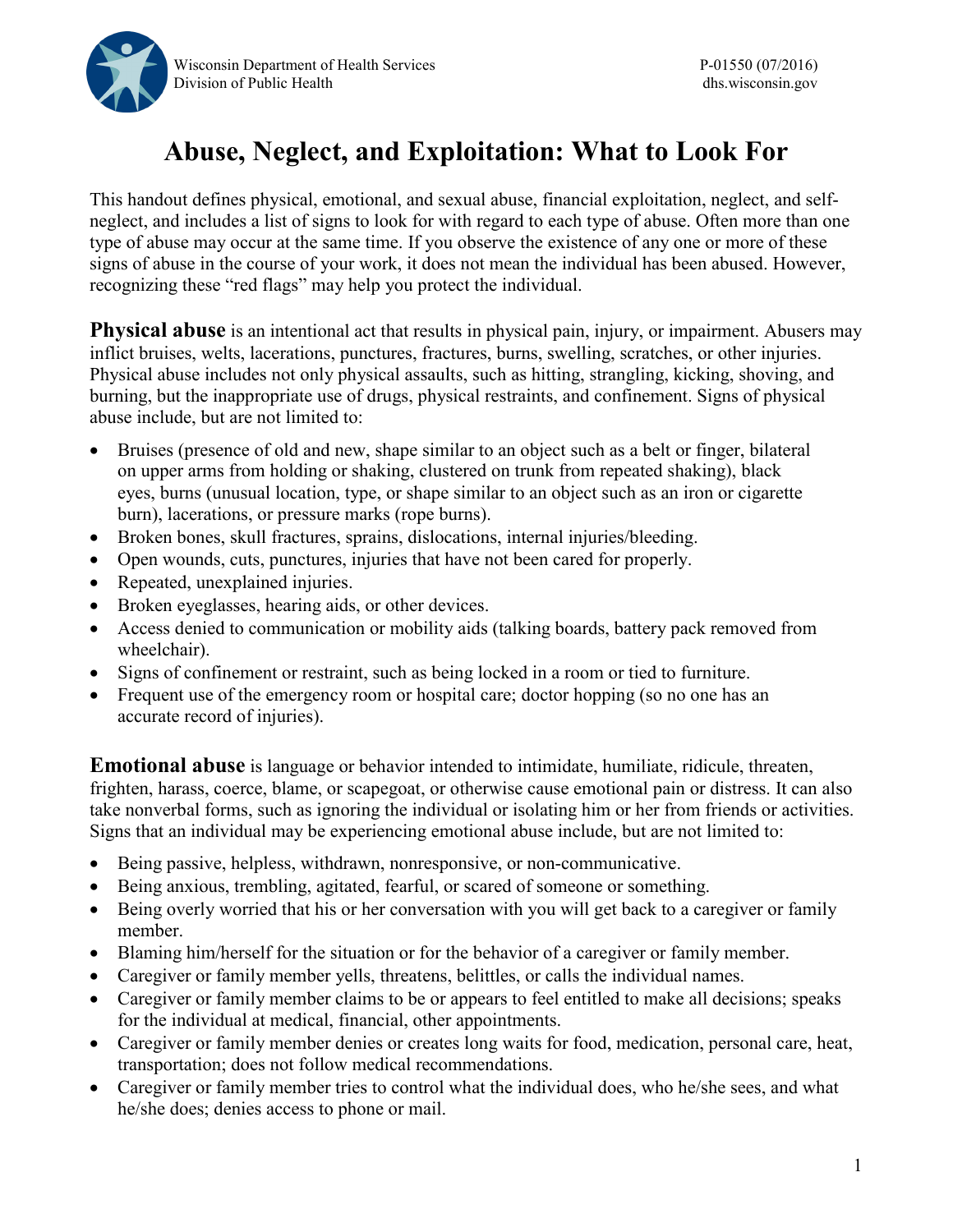

- Access denied to communication or mobility aids (talking boards, battery pack removed from wheelchair).
- Caregiver or family member threatens to institutionalize (place in nursing home or CBRF).
- Caregiver or family member threatens to abuse or kill service or companion animals.

**Sexual abuse** is nonconsensual sexual contact of any kind. Sexual contact with an individual incapable of giving consent is also considered sexual abuse. Sexual abuse includes "hands off" offenses, such as exhibitionism, sexually explicit photographing, and forcing an individual to watch pornography, "hands on" offenses, such as rape or sodomy, and "harmful genital practices," which involve unwarranted, intrusive, and/or painful procedures in caring for genitals or rectal area. For several reasons, individuals with disabilities and developmental disabilities in particular, are especially vulnerable to sexual abuse. Most identified sexual perpetrators of both men and women are men. Signs of sexual abuse include but are not limited to:

- Bruises around the breasts or genital area.
- Unexplained sexually transmitted diseases or genital infections.
- Unexplained vaginal or anal bleeding, pain, or itching.
- Torn, stained, or bloody underclothing.
- Difficulty in walking or sitting.

Although you may not observe signs of sexual abuse because many of them are normally covered by clothing, an individual may tell you about an incident of being sexually abused. If you are told by an individual that he or she has been sexually abused, take what you are told seriously.

**Financial exploitation** is the illegal or improper use of the funds, assets, or property of an individual. It includes cashing checks without authorization or permission, forging an individual's signature, misusing or stealing money or possessions, coercing or deceiving an individual into signing any document (check, contract, will), and abuse of guardianship or power of attorney. An elder adult is more likely to be a victim of financial exploitation than a younger adult because elder adults tend to have more assets. However, the exploitation of a younger adult with limited assets can be equally, if not more, devastating. Signs of financial exploitation include but are not limited to:

- Sudden changes in bank account or banking practice, including an unexplained withdrawal of large sums of money by a person accompanying the individual.
- Additional names on a bank signature card.
- Unauthorized withdrawal of funds using the individual's ATM card.
- Unexplained disappearance of funds or valuable possessions.
- Sudden transfer of assets to caregiver or family member.
- Caregiver or family member suddenly spending money on something he or she cannot afford, such as a car or an expensive vacation.
- Unexplained changes in powers of attorney, wills, or other legal documents.
- Signature being forged on checks or other financial or legal documents.
- Unexplained charges or overpayment for goods or services.
- Caregiver or family member being more concerned about the cost of care than the quality of care.
- Substandard care being provided or bills unpaid although there are adequate resources.